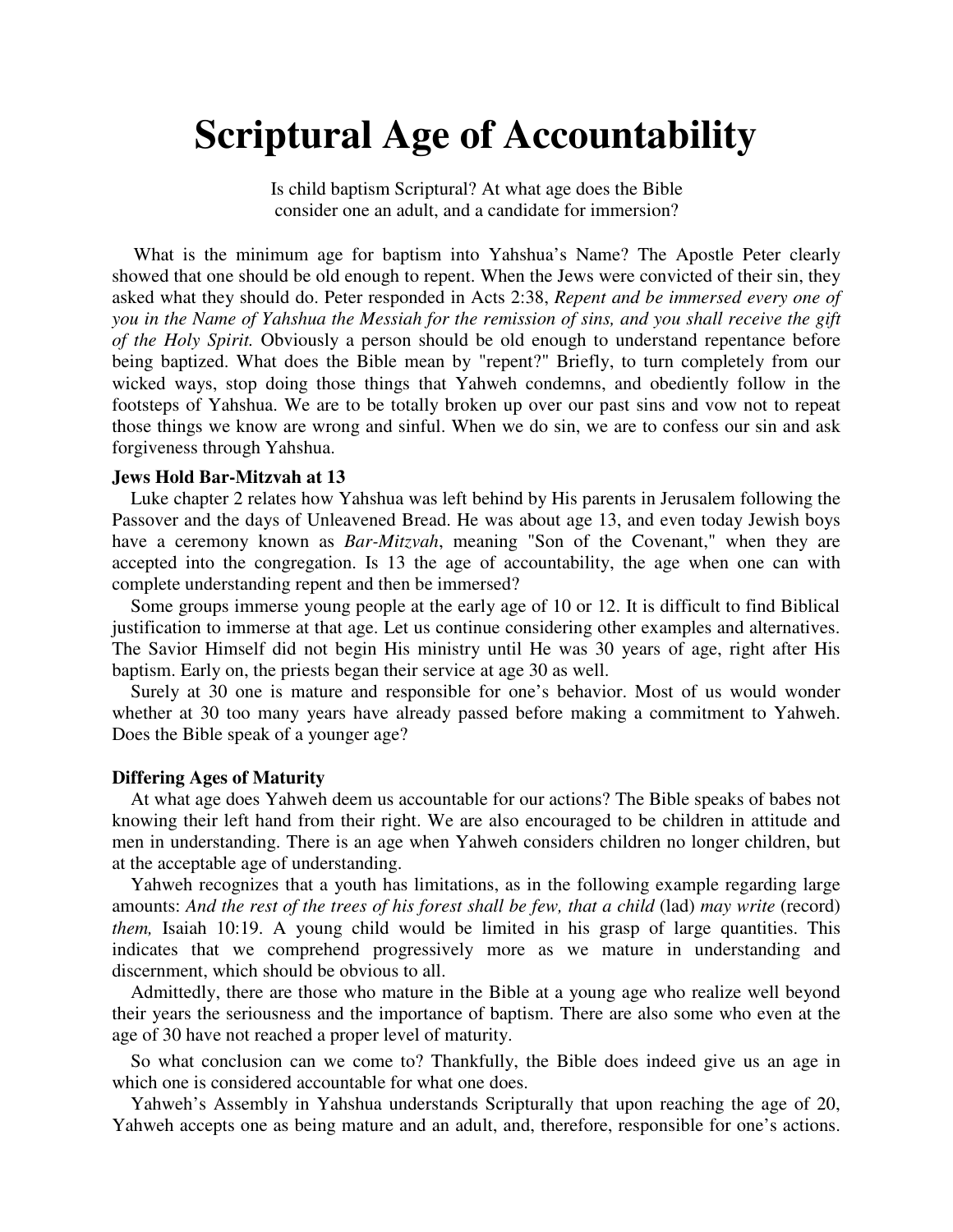Let us now look at Scriptural support for the age of 20 in Yahweh's dealings with Israel.

## **Israelites Counted in Census at 20**

Israelites were counted in the census beginning at the age of 20. The first chapter of Numbers deals with the polling of the various tribes, all counted from 20 years of age and over. To indicate those considered a part of the body of Israel, Yahweh demanded that the people be numbered and those age 20 and over were then to pay a half-shekel tax.

*Every one that passes among them that are numbered, from twenty years old and above, shall give an offering unto Yahweh,* Exodus 30:14. This "Temple tax" was considered a ransom price, a payment of dues, exacted from all who were 20 and over as an acknowledgement of their responsibility as Israelites (Exod. 30:12-16; 38:26). Yahshua supported this tax (Matt. 17:24).

#### **A Special Group: Ages 20 to 60**

 Israelites could dedicate themselves or a member of the family to Yahweh by being slaves of service in the Temple (Lev. 27:1-8). Because only Levites were acceptable for this type of work in the Temple, others apparently gave a monetary equivalent instead.

Divisions by age groups are given in Leviticus 27:1-8, with a corresponding monetary value for each group. Yahweh divides groups from 20 years to 60 years; 5 years to 20 years; from a month until 5 years; and 60 and above.

In the group of from 20 to 60 years is placed the highest valuation, down to the poor, for whom the priests determine the amount that could be afforded. *And your estimation shall be of the male from twenty years old even unto sixty years old, even your estimation shall be fifty shekels of silver, after the shekel of the sanctuary,* Leviticus. 27:3.

An offering would be appropriate in dedications today as well, such as when children are dedicated to Yahweh.

#### **Military Service Began at 20**

Israelites were considered of age for military duty when they reached the age of 20. At this age they had matured in their thinking and could be relied upon to act responsibly and assume military duty in a trustworthy manner.

*From twenty years old and upward, all that are able to go forth to war in Israel: you and Aaron shall number them by their armies,* Numbers 1:3.

They, then, were mature enough to marry and establish their own families apart from the parents.

*And they assembled all the congregation together on the first* [day] *of the second month, and they declared their pedigrees after their families, by the house of their fathers, according to the number of the names, from twenty years old and upward, by their polls, Numbers 1:18.* 

## **Those 20 and Over Were Shut Out**

Israel had rebelled against Yahweh 10 times and disregarded their astonishing deliverance from Egypt and the miraculous provisions made for their guidance and protection in the wilderness. After all of Yahweh's miracles, the people complained and murmured against Yahweh.

 Numbers 14:2 reveals that "all the children of Israel murmured against Moses and Aaron, and *the whole* congregation..." Perhaps even those under 20 years followed the example of their parents and complained as well. Yet, those under 20 were not included in Yahweh's proscription and would be allowed to enter the Promised Land — likely Yahweh's recognition of their immaturity.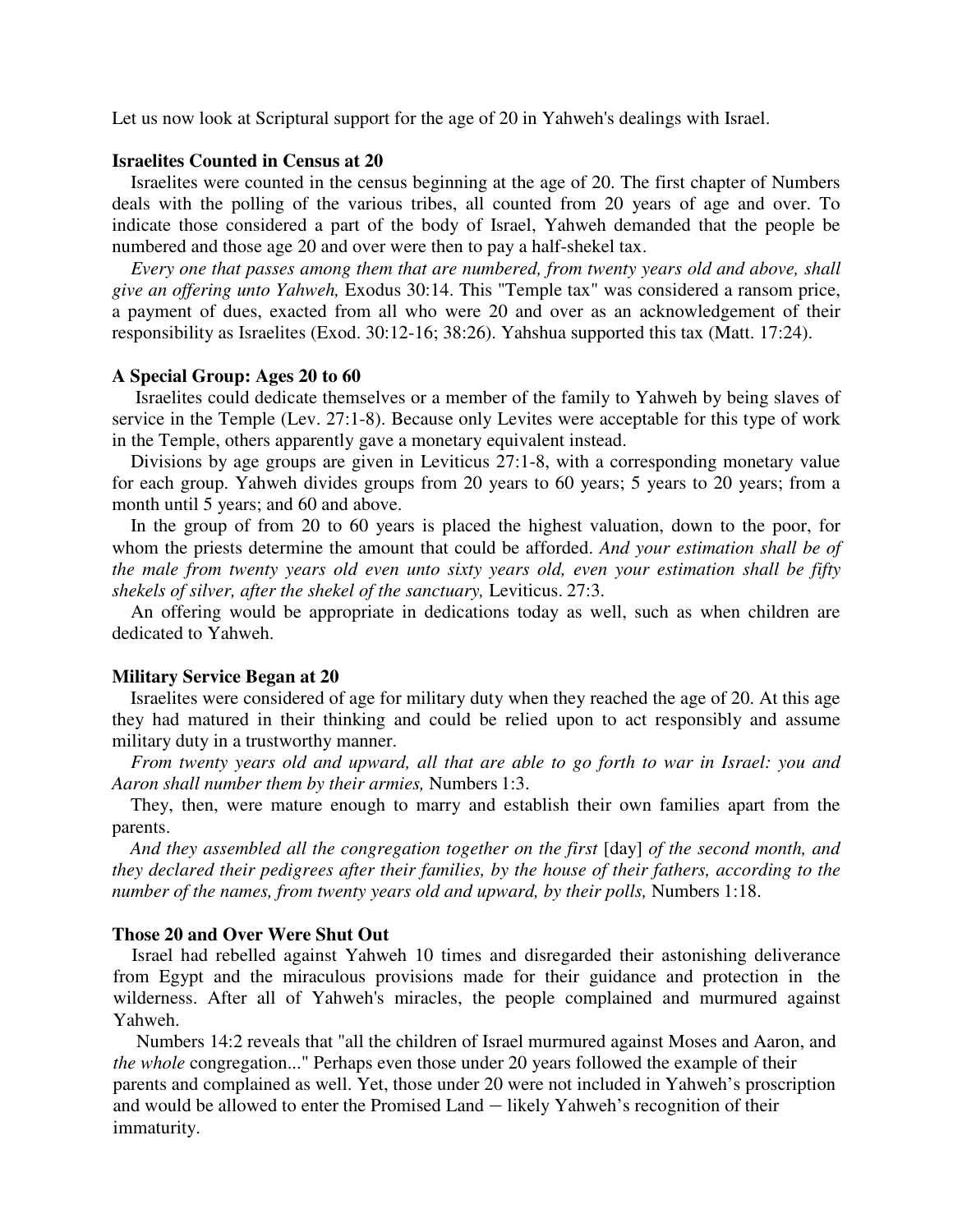Apparently, Yahweh perceives that by age 20 humans are mature and quite aware of consequences for their actions. Those 20 and over were considered adults and responsible for their insurrection against Yahweh. They had to die off in the wilderness.

When certain Israelites rebelled at crossing over the Jordan, wanting to remain on the other side, Yahweh's anger flared, and He restated His condemnation of their attitude:

*Surely none of the men that came up out of Egypt, from twenty years old and upward, shall see the land which I sware unto Abraham, unto Isaac, and unto Jacob; because they have not wholly followed Me,* Numbers 32:11.

Even though the Israelites were redeemed by the blood of the lamb and rescued from Egypt, they remained carnal and rebelled against Yahweh.

Yahweh clearly considers that those who have reached the age of 20 are mature and accountable. Those 20 and over had to wander in the wilderness 40 years. They were inexcusable. They were mature, but had rebelled and had not fully followed Yahweh. Even in their rebellion, however, a loving Yahweh continued to watch over them (Deut. 8:1-4).

### **Levites Began Training at 20**

Evidence indicates that the Levites began their training for the priesthood at age 20. They were guided by the older, experienced Levites during a probationary period of five years, according to the Companion Bible's note on Numbers 8:24. After age 50 they served at less arduous tasks, Numbers 8:25-26.

Numbers 4:1-3 shows that the Levites initially began duties at age 30, but the age was evidently lowered to 20 by King David (1 Chron. 23:24-26) because Israel was settled in the land, no longer carrying the tabernacle or vessels, and would permanently dwell in Jerusalem.

*For by the last words of David the Levites* [were] *numbered from twenty years old and above,*  1 Chronicles 23:27.

Upon returning from the Babylonian captivity, the repatriated Jews again took up pure worship. Levites 20 years or more were in charge of restoring the house of Yahweh:

*Now in the second year of their coming unto the house of Elohim at Jerusalem, in the second month, began Zerubbabel the son of Shealtiel, and Jeshua the son of Jozadak, and the remnant of their brethren the priests and the Levites, and all they that were come out of the captivity unto Jerusalem; and appointed the Levites, from twenty years old and upward, to set forward the work of the house of Yahweh,* Ezra 3:8.

Numbers 14:22 recounts the anger of Yahweh over Israel's tenth rebellion and the sentence is given in verse 29, *Your carcases shall fall in this wilderness and all that were numbered of you, according to your whole number, from twenty years and upward which have murmured against*

*Me.* Only the little ones under age 20 (verse 31), along with Joshua and Caleb, would be allowed to enter the Promised Land.

This is probably the most revealing of Yahweh's determination of the age of accountability. Upon reaching 20 years of age, most are willing to settle down and put away childish things. As Paul says,

*When I was a child, I spake as a child, I understood as a child, I thought as a child: but when I became a man, I put away childish things,* 1 Corinthians 13:11.

Upon being immersed into Yahshua's name, he or she is expected to follow in the footsteps of Yahshua and be an example to the world. We are to repent of our past life and stop doing those things that offend Yahweh and we are to keep His law. It is through obedience we are molded into the image of the Pattern Son and acceptable through Him.

Even though Yahweh swore that those 20 years and over would not enter the Promised Land because of their constant murmuring and rebellion, He ensured the younger generation that they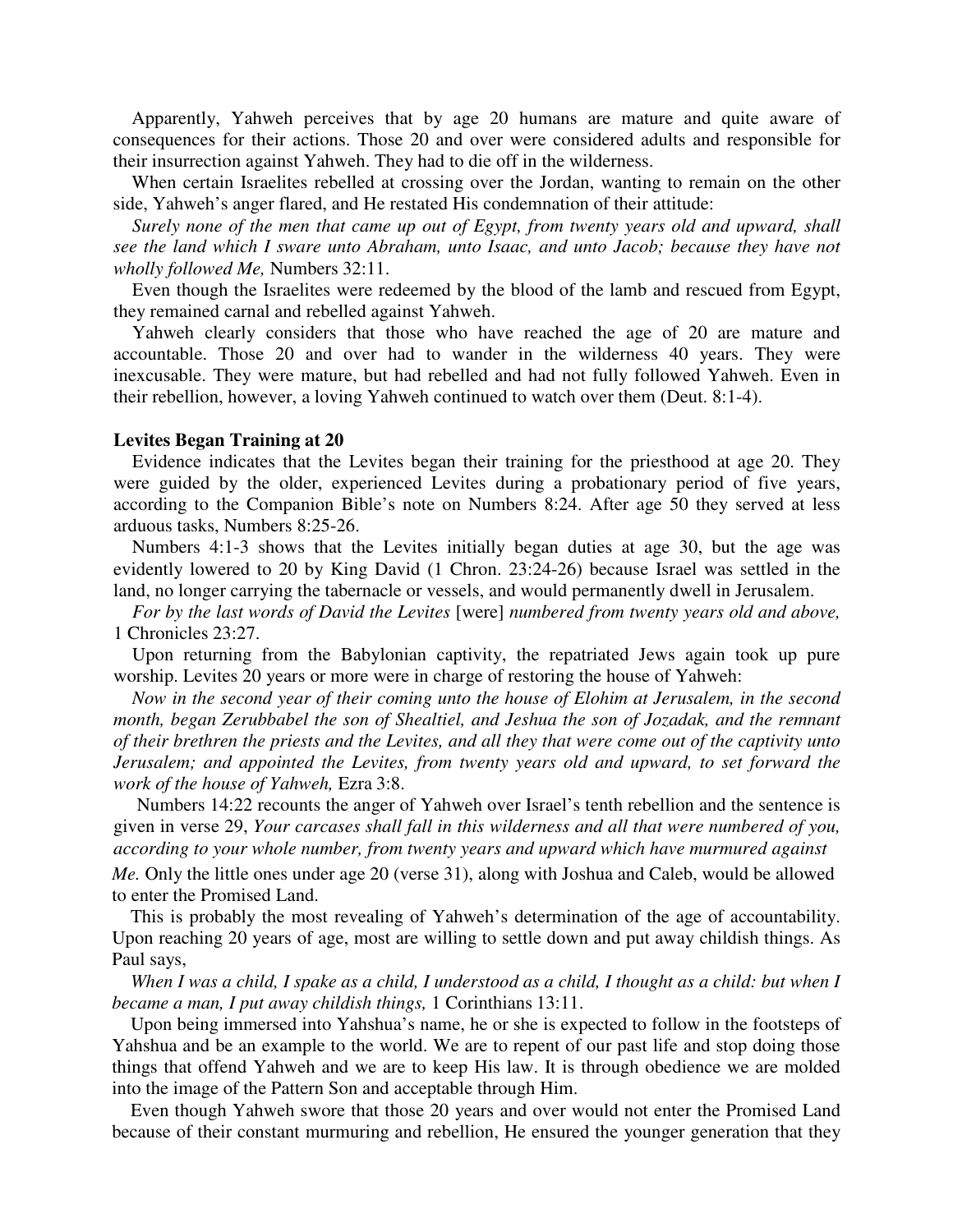would be under His loving protection, *But your little ones, which you said should be a prey, them*  will I bring in, and they shall know the land which you have despised, Numbers 14:31.

Moses repeated the covenant to Israel in the second giving of the Law in Deuteronomy. The new generation was reminded of the promise Yahweh had made with their parents concerning them, *Moreover your little ones, which you said should be a prey, and your children, which in that day had no knowledge between good and evil, they shall go in thither, and unto them will I give it, and they shall possess it,* Deuteronomy 1:39.

This new generation had been protected and guided by Yahweh throughout the 40 years wandering in the wilderness. The new generation is reminded: *And I have led you forty years in the wilderness: your clothes are not waxen old upon you, and your shoe is not waxen old upon your foot,* Deuteronomy 29:5. Their clothes did not get old, and their shoes did not wear out. He continues to protect His "little ones" even today.

### **Immersion for the Mature**

The question arises concerning those who have not reached the age of 20, should they not be baptized when they profess to believe in Yahweh and want to be baptized, sometimes along with their family?

It has been our experience that often children are susceptible to mere emotions of the moment and desire to be a part of the activities only for fear of being "left out."

The Bible clearly records that only those who were mature adults were immersed, but some groups force into the reading of "household" the inclusion of children.

The example of Stephanus (1 Cor. 1:16) is later explained by the statement that the house of Stephanus had "addicted themselves to the ministry of the saints" (1 Cor. 16:15). The Greek text indicates that they were mature, evidently over 20 years of age, serving the saints as deacons. If there is but one believer in the house, Yahweh promises His protection upon that house, and the underage children are acceptable to Him,

*For the unbelieving husband is sanctified by the wife, and the unbelieving wife is sanctified by the husband: else were your children unclean; but now are they holy, 1 Corinthians 7:14. The New International Version* (NIV) Bible note explains, "Some believe that such children are called holy because they are included with their parents in the new covenant in [Messiah] just as the children of Abraham were included in the covenant with their father (and so were circumcised)."

An Israelite was born into the family and circumcision was a sign that he was a son of the Covenant through Abraham. The Old Testament is an account of Israelites who were born into the family as babes and grew up in the religion of Israel.

#### **Conversion Requires A Mature Mind**

Immersion is a decision arrived at only by the mature who are determined to walk in the footsteps of Yahshua, the Head of the body, the rest of their lives. It is not a light matter, but a lifelong commitment from which there is no turning back (Luke 9:62; Heb. 6:4-6; 10:26-31).

While we do not baptize babies or children, we do dedicate them to Yahweh in prayer, petitioning Him to watch over these not yet of age. Dedication of the young is certainly appropriate as we read in 1 Samuel chapter one. Those too young for baptism into Yahshua's Name should be dedicated to Yahweh to be under His care and protection until maturity when they can decide to be baptized. It is only through Yahshua that we receive the blessings promised to Abraham as well as eternal life (Gal. 3:29), to become a child of the King.

Of further interest is the fact scientists today have now (over the last decade) concluded teenagers' brains do not fully develop until the age of 20. The conclusion of modern science is